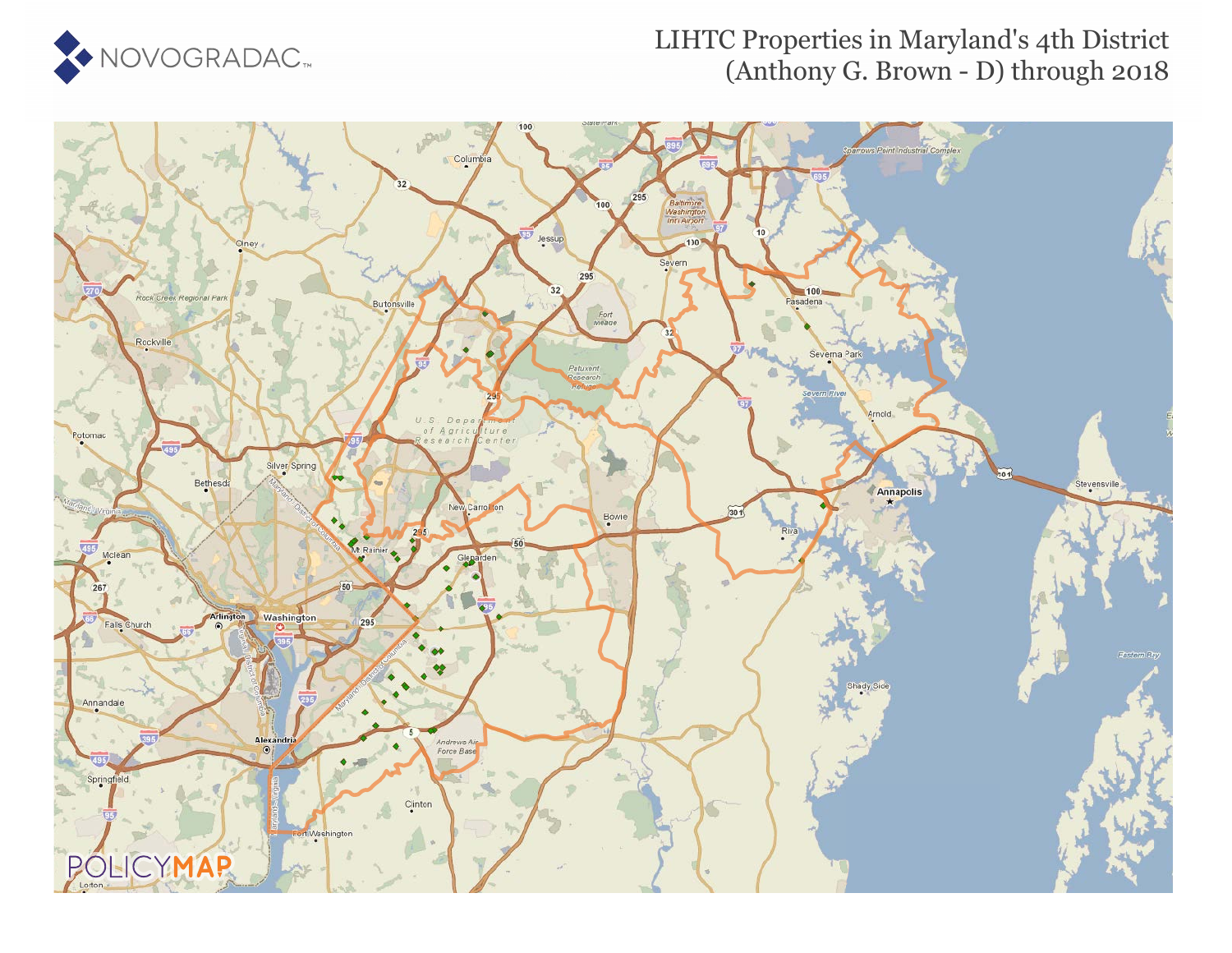| <b>Project Name</b>                                 | <b>Address</b>                                               | <b>City</b>                       | <b>State</b>           | <b>Zip Code</b> | Nonprofit<br><b>Sponsor</b> | <b>Allocation</b><br><b>Year</b> | <b>Annual</b><br><b>Allocated</b><br><b>Amount</b> | <b>Year Placed<br/>in Service</b> | <b>Construction Type</b>  | <b>Total</b><br><b>Units</b> | Low<br><b>Income</b><br><b>Units</b> | <b>Rent or</b><br><b>Income</b><br><b>Ceiling</b> | <b>Credit</b><br>Percentage        | Tax-<br><b>Exempt</b><br><b>Bond</b> | <b>HUD Multi-</b><br>Family<br><b>Financing/Rental</b><br><b>Assistance</b> |
|-----------------------------------------------------|--------------------------------------------------------------|-----------------------------------|------------------------|-----------------|-----------------------------|----------------------------------|----------------------------------------------------|-----------------------------------|---------------------------|------------------------------|--------------------------------------|---------------------------------------------------|------------------------------------|--------------------------------------|-----------------------------------------------------------------------------|
| <b>MOUNT RAINIER</b><br><b>ARTIST LOFTS</b>         | <b>3311 RHODE</b><br><b>ISLAND AVE</b>                       | <b>MT RAINIER</b>                 | MD                     | 20712           |                             | Insufficient<br>Data             | $\$0$                                              | Insufficient<br>Data              | Not Indicated             | 39                           | $\bf{0}$                             |                                                   | Not<br>Indicated                   |                                      |                                                                             |
| RESIENCES AT<br>WOODLAND SPRINGS ATWOOD ST<br>(THE) |                                                              | <b>DISTRICT</b><br><b>HEIGHTS</b> | $\mathbf{M}\mathbf{D}$ |                 |                             | 2013                             | $\$0$                                              | Insufficient<br>Data              | Not Indicated             | 36                           | $\bf{0}$                             |                                                   | Not<br>Indicated                   |                                      |                                                                             |
| <b>LODGE APTS</b>                                   | 5351 SHERIFF<br>RD                                           | FAIRMOUNT<br><b>HEIGHTS</b>       | $\mathbf{M}\mathbf{D}$ | 20743           |                             | 1988                             | $\$0$                                              | 1988                              | Not Indicated             | 68                           | 59                                   |                                                   | Not<br>Indicated                   | No                                   |                                                                             |
| MILLWOOD<br><b>TOWNHOUSES</b>                       | 1392 KAREN<br><b>BLVD</b>                                    | CAPITOL HEIGHTS MD                |                        | 20743           |                             | 1988                             | \$0                                                | 1989                              | Not Indicated             | 75                           | 75                                   |                                                   | Not<br>Indicated                   | No                                   |                                                                             |
| <b>GLENARDEN I</b>                                  | 2900<br><b>BRIGHTSEAT</b><br>RD                              | <b>GLENARDEN</b>                  | MD                     | 20706           |                             | 1988                             | $\$0$                                              | 1990                              | Not Indicated             | 354                          | 354                                  |                                                   | Not<br>Indicated                   | No                                   |                                                                             |
| <b>GLENARDEN II</b>                                 | 2900<br><b>BRIGHTSEAT</b><br>RD                              | GLENARDEN                         | MD                     | 20706           |                             | 1988                             | \$0                                                | 1990                              | Not Indicated             | 208                          | 208                                  |                                                   | Not<br>$\operatorname{Indicated}$  | No                                   |                                                                             |
| ROLLINGCREST<br><b>COMMONS</b>                      | $6060$ SARGENT $$\tt HYATTSVILLE$$<br>$\mathbf{R}\mathbf{D}$ |                                   | $\mathbf{M}\mathbf{D}$ | 20782           |                             | 1989                             | $\$0$                                              | 1990                              | Not Indicated             | 140                          | 139                                  |                                                   | Not<br>Indicated                   | No                                   |                                                                             |
| CENTRAL GARDENS<br>APTS II                          | <b>AVE</b>                                                   | 6800 CENTRAL SEAT PLEASANT MD     |                        | 20743           |                             | 1990                             | \$0                                                | 1992                              | Not Indicated             | 106                          | ${\bf 106}$                          |                                                   | Not<br>Indicated                   | No                                   |                                                                             |
| LARGO CENTER APTS                                   | $500$ LARGO CTR $_{\rm LARGO}$<br>DR                         |                                   | $\mathbf{M}\mathbf{D}$ | 20774           |                             | 1992                             | $\$0$                                              | 1994                              | Not Indicated             | 100                          | 99                                   |                                                   | Not<br>Indicated                   | No                                   |                                                                             |
| WOODSIDE VILLAGE                                    | 6801 BOCK RD                                                 | FORT<br>WASHINGTON                | MD                     | 20744           |                             | 1994                             | \$0\$                                              | 1995                              | Not Indicated             | 110                          | $110\,$                              | 60% AMGI                                          | Not<br>Indicated                   |                                      |                                                                             |
| WOODLAND SPRINGS                                    | 6904 DISTRICT DISTRICT<br>HEIGHTS PKWY HEIGHTS               |                                   | $\mathbf{M}\mathbf{D}$ |                 | No                          | 1995                             | \$0                                                | 1997                              | Acquisition and Rehab 503 |                              | 503                                  |                                                   | $70$ % present $\,$ No $\,$ value  |                                      |                                                                             |
| PARK VIEW AT LAUREL<br>$_{\rm II}$                  | 9010<br><b>BRIARCROFT</b><br>${\rm LN}$                      | LAUREL                            | MD                     | 20708           | $\rm\thinspace No$          | 1996                             | $\$0$                                              | 1997                              | New Construction          | 105                          | $105\,$                              |                                                   | 70 % present $\,$ No $\,$<br>value |                                      |                                                                             |
| SELBORNE HOUSE<br>(LAUREL)                          | 501 MAIN ST                                                  | LAUREL                            | $\mathbf{M}\mathbf{D}$ | 20707           | $\mathbf{N}\mathbf{o}$      | 1997                             | $\$0$                                              | 1998                              | <b>New Construction</b>   | 126                          | 126                                  | 60% AMGI                                          | $30\,\%$ present $\,$ Yes value    |                                      |                                                                             |

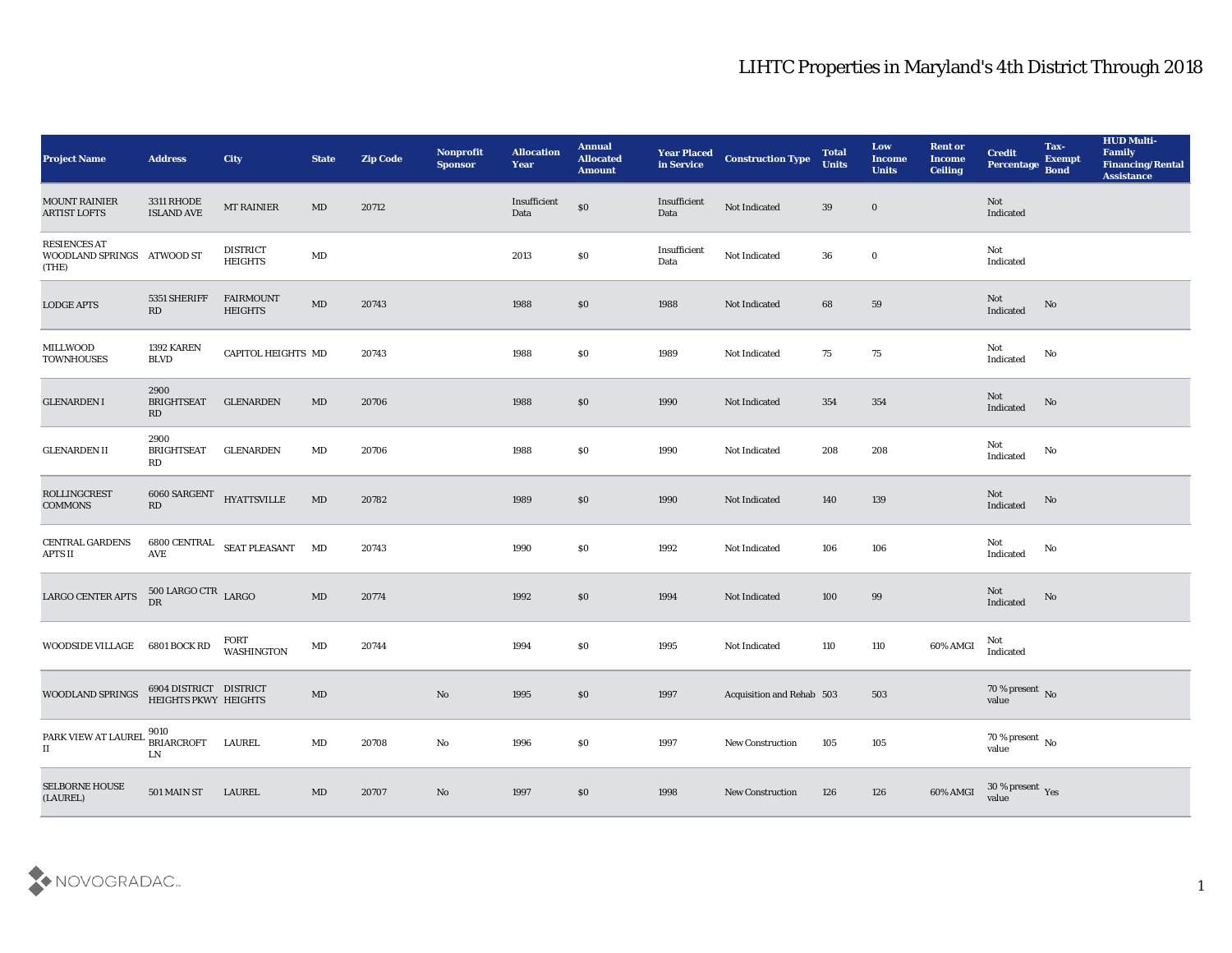| <b>Project Name</b>                          | <b>Address</b>                             | <b>City</b>                        | <b>State</b>           | <b>Zip Code</b> | Nonprofit<br><b>Sponsor</b> | <b>Allocation</b><br><b>Year</b> | <b>Annual</b><br><b>Allocated</b><br><b>Amount</b> | <b>Year Placed</b><br>in Service | <b>Construction Type</b>  | <b>Total</b><br><b>Units</b> | Low<br><b>Income</b><br><b>Units</b> | <b>Rent or</b><br>Income<br><b>Ceiling</b> | <b>Credit</b><br>Percentage                   | Tax-<br><b>Exempt</b><br><b>Bond</b> | <b>HUD Multi-</b><br>Family<br><b>Financing/Rental</b><br><b>Assistance</b> |
|----------------------------------------------|--------------------------------------------|------------------------------------|------------------------|-----------------|-----------------------------|----------------------------------|----------------------------------------------------|----------------------------------|---------------------------|------------------------------|--------------------------------------|--------------------------------------------|-----------------------------------------------|--------------------------------------|-----------------------------------------------------------------------------|
| <b>HENSON CREEK</b><br><b>MANOR</b>          | 5300 HARAS PL                              | FORT<br><b>WASHINGTON</b>          | MD                     | 20744           | Yes                         | Insufficient<br>Data             | \$0                                                | 1998                             | Not Indicated             | 105                          | 105                                  |                                            | Not<br>$\operatorname{Indicated}$             | No                                   |                                                                             |
| <b>LANGLEY GARDEN</b><br><b>APTS</b>         | <b>8200 NEW</b><br><b>HAMPSHIRE</b><br>AVE | <b>HYATTSVILLE</b>                 | MD                     |                 | No                          | 1996                             | $\$0$                                              | 1999                             | Acquisition and Rehab 204 |                              | 204                                  |                                            | <b>Both 30%</b><br>and 70%<br>present value   | Yes                                  |                                                                             |
| PARKVIEW MANOR                               | 5030 38TH AVE HYATTSVILLE                  |                                    | MD                     | 20782           | No                          | 1997                             | <b>SO</b>                                          | 1999                             | Acquisition and Rehab 53  |                              | 51                                   | 60% AMGI                                   | 30 % present $\,\rm \gamma_{\rm es}$<br>value |                                      |                                                                             |
| <b>LAUREL LAKES</b><br><b>SENIOR HOUSING</b> | 7901 LAUREL<br><b>LAKES CT</b>             | <b>LAUREL</b>                      | MD                     | 20707           | No                          | 1998                             | $\$0$                                              | 2000                             | <b>New Construction</b>   | 125                          | 125                                  |                                            | $70\,\%$ present $\,$ No value                |                                      |                                                                             |
| PRINCE GEORGE'S<br><b>MANOR</b>              | 3420 RICKEY<br>AVE                         | TEMPLE HILLS                       | MD                     | 20748           | Yes                         | 1998                             | $\$0$                                              | 2000                             | <b>New Construction</b>   | 148                          | 148                                  | 60% AMGI                                   | $70\,\%$ present $\,$ No value                |                                      |                                                                             |
| <b>AUTUMN WOODS</b><br>PHASE I               |                                            | 5033 57TH AVE BLADENSBURG          | MD                     | 20710           | No                          | 1999                             | \$0                                                | 2000                             | Acquisition and Rehab 366 |                              | 366                                  |                                            | 30 % present $_{\rm Yes}$<br>value            |                                      |                                                                             |
| <b>ST PAUL SENIOR</b><br>LIVING PHASE I      | 1207 ADDISON<br>RD <sub>S</sub>            | <b>CAPITOL HEIGHTS MD</b>          |                        | 20743           |                             | 1998                             | $\$0$                                              | 2000                             | Not Indicated             | 29                           | 29                                   |                                            | Not<br>Indicated                              |                                      |                                                                             |
| <b>ST PAUL SENIOR</b><br>LIVING PHASE II     | 1207 ADDISON<br>RD <sub>S</sub>            | <b>CAPITOL HEIGHTS MD</b>          |                        | 20743           |                             | 2002                             | \$0                                                | 2000                             | Not Indicated             | 73                           | 73                                   |                                            | Not<br>Indicated                              | No                                   |                                                                             |
| <b>BELLE HAVEN</b>                           | <b>1827 BELLE</b><br><b>HAVEN DR</b>       | LANDOVER                           | MD                     | 20785           | No                          | 2001                             | $\$0$                                              | 2002                             | Acquisition and Rehab 276 |                              | 276                                  |                                            | 70 % present No<br>value                      |                                      |                                                                             |
| <b>QUEBEC ARMS APTS</b>                      | 8224 14TH AVE HYATTSVILLE                  |                                    | MD                     | 20783           | No                          | 2000                             | $\$0$                                              | 2002                             | Acquisition and Rehab 332 |                              | 332                                  |                                            | $30\,\%$ present $\,$ Yes value               |                                      |                                                                             |
| PARKWAY TERRACE<br><b>APTS</b>               | 3400 PKWY TER $_{\rm~SUITLAND}$<br>DR      |                                    | MD                     | 20746           |                             | 2000                             | \$0                                                | 2002                             | Not Indicated             | 313                          | 313                                  | 60% AMGI                                   | Not<br>Indicated                              |                                      |                                                                             |
| <b>AUTUMN WOODS</b><br>PHASE II              |                                            | 5031 57TH AVE BLADENSBURG          | MD                     | 20710           |                             | 2001                             | \$0                                                | 2003                             | Not Indicated             | 113                          | $113\,$                              |                                            | Not<br>Indicated                              |                                      |                                                                             |
| PARKWAY APTS (NEW)                           | 4401 23RD<br><b>PKWY</b>                   | <b>HILLCREST</b><br><b>HEIGHTS</b> | $\mathbf{M}\mathbf{D}$ | 20748           | ${\bf No}$                  | 2002                             | $\$0$                                              | 2003                             | Acquisition and Rehab 159 |                              | 143                                  | 60% AMGI                                   | 30 % present $_{\rm Yes}$<br>value            |                                      |                                                                             |

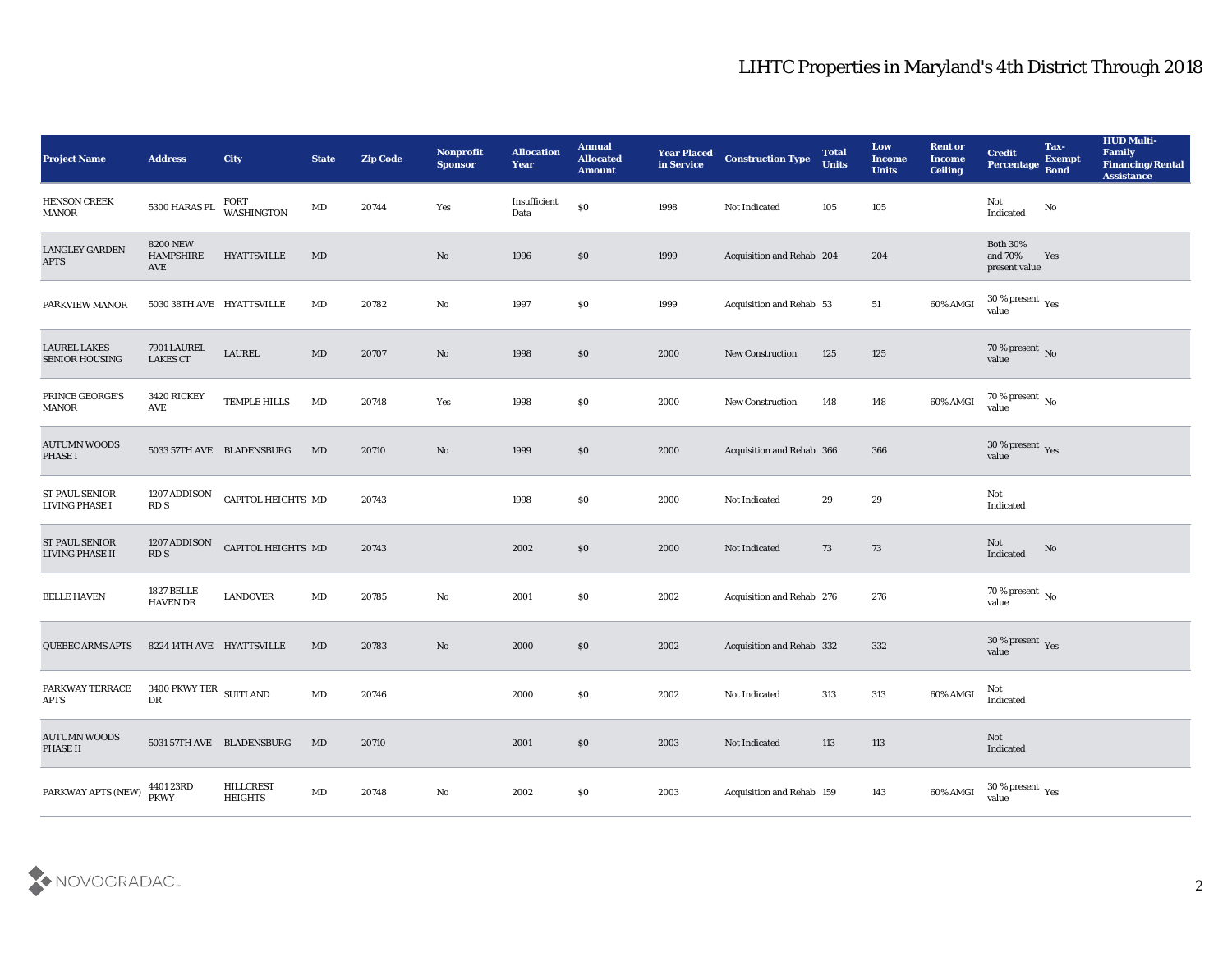| <b>Project Name</b>                           | <b>Address</b>                             | City                | <b>State</b>           | <b>Zip Code</b> | <b>Nonprofit</b><br><b>Sponsor</b> | <b>Allocation</b><br><b>Year</b> | <b>Annual</b><br><b>Allocated</b><br><b>Amount</b> | <b>Year Placed</b><br>in Service | <b>Construction Type</b>         | <b>Total</b><br><b>Units</b> | Low<br><b>Income</b><br><b>Units</b> | <b>Rent or</b><br><b>Income</b><br><b>Ceiling</b> | <b>Credit</b><br><b>Percentage</b>          | Tax-<br><b>Exempt</b><br><b>Bond</b> | <b>HUD Multi-</b><br>Family<br><b>Financing/Rental</b><br><b>Assistance</b> |
|-----------------------------------------------|--------------------------------------------|---------------------|------------------------|-----------------|------------------------------------|----------------------------------|----------------------------------------------------|----------------------------------|----------------------------------|------------------------------|--------------------------------------|---------------------------------------------------|---------------------------------------------|--------------------------------------|-----------------------------------------------------------------------------|
| PARKLAND VILLAGE<br>$\rm APTS$                | $6001$ PARKLAND $_{\rm FORESTVILLE}$<br>CT |                     | $\rm MD$               | 20747           | No                                 | 2003                             | $\$0$                                              | 2003                             | Not Indicated                    | 159                          | 159                                  |                                                   | 30 % present $_{\rm Yes}$<br>value          |                                      |                                                                             |
| <b>WINDSOR CROSSING</b><br><b>SENIOR APTS</b> | 4866 EASTERN<br>${\rm LN}$                 | <b>SUITLAND</b>     | $\rm MD$               |                 |                                    | 2001                             | $\$0$                                              | 2003                             | Not Indicated                    | 125                          | 125                                  |                                                   | Not<br>Indicated                            |                                      |                                                                             |
| MT RAINIER ARTISTS 3300 RHODE<br><b>LOFTS</b> | <b>ISLAND AVE</b>                          | <b>MT RAINIER</b>   | MD                     | 20712           | Yes                                | 2002                             | \$0\$                                              | 2004                             | New Construction                 | 44                           | 44                                   |                                                   | <b>Both 30%</b><br>and 70%<br>present value | No                                   |                                                                             |
| QUEENS MANOR APTS 4615 27TH ST                |                                            | <b>MT RAINIER</b>   | MD                     | 20712           | No                                 | 2003                             | \$0\$                                              | 2004                             | Acquisition and Rehab 331        |                              | 331                                  |                                                   | $30\,\%$ present $\,$ Yes value             |                                      |                                                                             |
| <b>WINDSOR CROSSING</b><br><b>FAMILY APTS</b> | 2951 VICTORY<br>${\rm LN}$                 | <b>SUITLAND</b>     | $\rm MD$               | 20746           |                                    | 2002                             | \$0\$                                              | 2004                             | Not Indicated                    | 128                          | 128                                  |                                                   | Not<br>Indicated                            |                                      |                                                                             |
| OVERLAND GARDENS 3103 75TH AVE LANDOVER       |                                            |                     | MD                     | 20785           | No                                 | 2003                             | $\$0$                                              | 2006                             | <b>New Construction</b>          | 409                          | 409                                  |                                                   | $30\,\%$ present $\,$ Yes value             |                                      |                                                                             |
| VICTORIA PARK AT<br><b>EDGEWATER</b>          | 87 STEWART DR EDGEWATER                    |                     | MD                     | 21037           | No                                 | 2004                             | \$0                                                | 2006                             | <b>New Construction</b>          | 102                          | 102                                  | 60% AMGI                                          | $70\,\%$ present $\,$ No value              |                                      |                                                                             |
| <b>BRISTOL PINES</b>                          | 6322 MAXWELL SUITLAND<br>DR                |                     | MD                     | 20746           |                                    | 2005                             | \$0                                                | 2007                             | Not Indicated                    | 414                          | 373                                  |                                                   | Not<br>Indicated                            |                                      |                                                                             |
| <b>ALLENTOWN APTS</b>                         | 5218 MORRIS<br>AVE                         | <b>SUITLAND</b>     | $\rm MD$               | 20746           |                                    | 2007                             | \$0\$                                              | 2008                             | <b>Acquisition and Rehab 177</b> |                              | 177                                  |                                                   | $30\,\%$ present $\,$ Yes value             |                                      |                                                                             |
| NEWTON GREEN                                  | 5300 NEWTON<br><b>ST</b>                   | <b>BLADENSBURG</b>  | MD                     | 20710           | No                                 | 2005                             | $\$0$                                              | 2008                             | <b>New Construction</b>          | 78                           | 78                                   |                                                   | $70\,\%$ present $\,$ No value              |                                      |                                                                             |
| <b>JERICHO SENIOR</b><br><b>LIVING</b>        | 900<br><b>BRIGHTSEAT</b><br>RD             | LANDOVER            | MD                     | 20785           | No                                 | 2006                             | \$0                                                | 2009                             | <b>New Construction</b>          | 270                          | 110                                  |                                                   | $70\,\%$ present $\,$ No value              |                                      |                                                                             |
| PARK VIEW AT LAUREI<br>$\bf{I}$               | 9000<br><b>BRIARCROFT</b><br>${\rm LN}$    | LAUREL              | $\mathbf{M}\mathbf{D}$ | 20708           |                                    | 1992                             | $\$0$                                              | 2011                             | Not Indicated                    | 153                          | $153\,$                              |                                                   | Not<br>Indicated                            | No                                   |                                                                             |
| PARK VIEW AT<br><b>SEVERNA PARK</b>           | 180 RITCHIE<br><b>HWY</b>                  | <b>SEVERNA PARK</b> | MD                     | 21146           | $\mathbf {No}$                     | 2009                             | \$0                                                | 2011                             | New Construction                 | 103                          | 103                                  | 60% AMGI                                          | $70\,\%$ present $\,$ No value              |                                      |                                                                             |

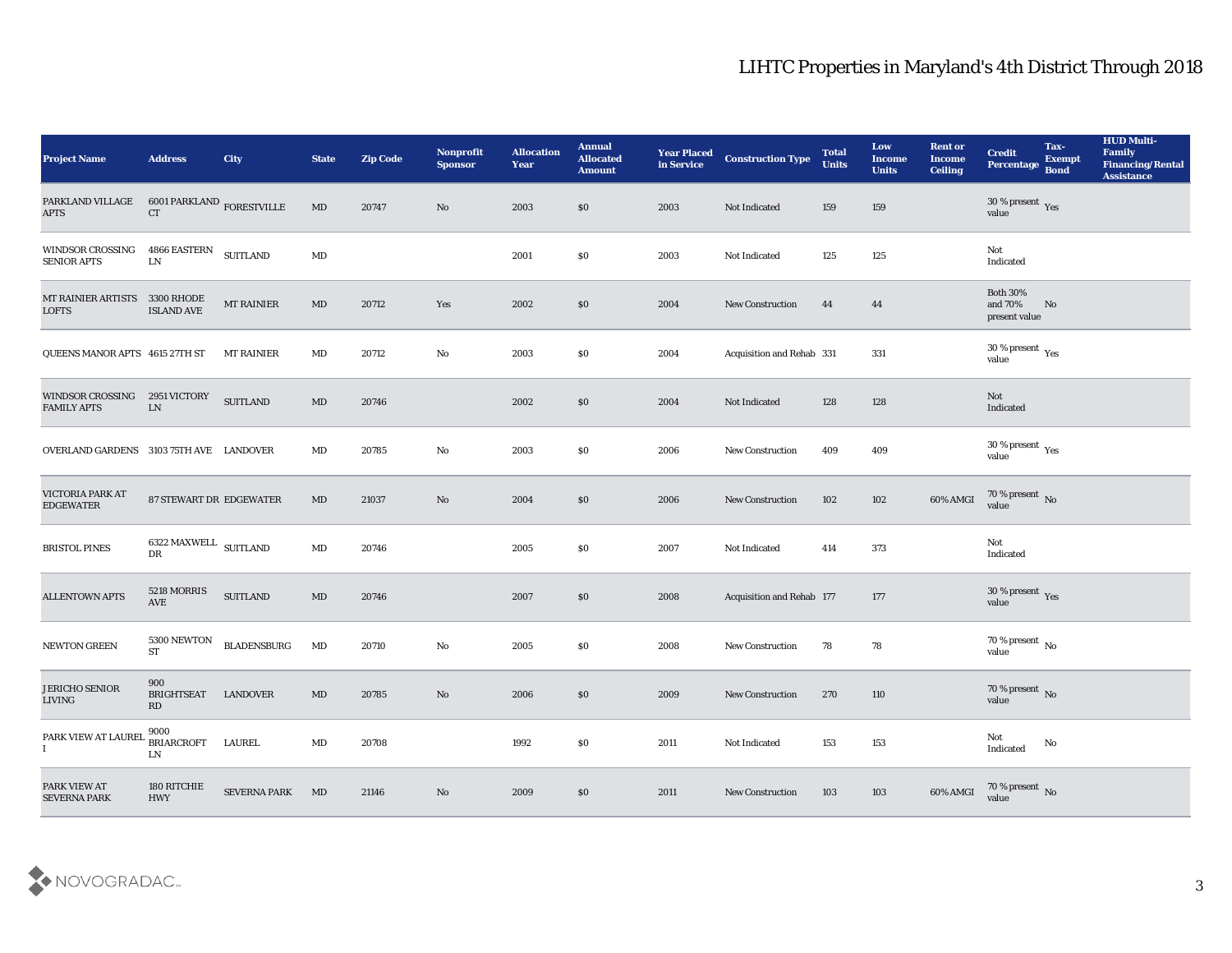| <b>Project Name</b>                          | <b>Address</b>                                 | <b>City</b>               | <b>State</b> | <b>Zip Code</b> | Nonprofit<br><b>Sponsor</b> | <b>Allocation</b><br><b>Year</b> | <b>Annual</b><br><b>Allocated</b><br><b>Amount</b> | <b>Year Placed</b><br>in Service | <b>Construction Type</b>  | <b>Total</b><br><b>Units</b> | Low<br><b>Income</b><br><b>Units</b> | <b>Rent or</b><br>Income<br><b>Ceiling</b> | <b>Credit</b><br>Percentage                   | Tax-<br><b>Exempt</b><br><b>Bond</b> | <b>HUD Multi-</b><br>Family<br><b>Financing/Rental</b><br><b>Assistance</b> |
|----------------------------------------------|------------------------------------------------|---------------------------|--------------|-----------------|-----------------------------|----------------------------------|----------------------------------------------------|----------------------------------|---------------------------|------------------------------|--------------------------------------|--------------------------------------------|-----------------------------------------------|--------------------------------------|-----------------------------------------------------------------------------|
| <b>RAINIER MANOR</b>                         | 3001 QUEENS<br><b>CHAPEL RD</b>                | MT RAINIER                | MD           | 20712           |                             | 2010                             | $\$0$                                              | 2011                             | Not Indicated             | 100                          | 100                                  |                                            | Not<br>Indicated                              | No                                   |                                                                             |
| <b>GLENARDEN WOODS</b>                       | 7926<br><b>GLENARDEN</b><br><b>PKWY</b>        | <b>GLENARDEN</b>          | MD           | 20706           |                             | 2011                             | \$0                                                | 2012                             | Not Indicated             | 152                          | 152                                  |                                            | Not<br>Indicated                              |                                      |                                                                             |
| <b>GLENREED APTS</b>                         | 3206 REED ST                                   | GLENARDEN                 | MD           | 20706           |                             | 2011                             | \$0                                                | 2012                             | Not Indicated             | 104                          | 104                                  |                                            | Not<br>Indicated                              |                                      |                                                                             |
| <b>EASTERN AVENUE</b><br><b>APTS</b>         | 506 62ND PL                                    | <b>SEAT PLEASANT</b>      | MD           | 20743           | Yes                         | 2012                             | \$0                                                | 2013                             | Acquisition and Rehab 88  |                              | 88                                   | 60% AMGI                                   | $30\%$ present No<br>value                    |                                      | No                                                                          |
| PARK VIEW AT<br><b>BLADENSBURG</b>           |                                                | 4202 58TH AVE BLADENSBURG | MD           | 20710           | No                          | 2012                             | \$0                                                | 2013                             | Acquisition and Rehab 102 |                              | 101                                  | 60% AMGI                                   | 30 % present $\,\rm \gamma_{\rm es}$<br>value |                                      | No                                                                          |
| <b>GATEWAY VILLAGE</b><br>PHASE IV           | 505 SUFFOLK<br>AVE                             | <b>CAPITOL HEIGHTS MD</b> |              | 20743           |                             | 2011                             | \$0                                                | 2013                             | Not Indicated             | 84                           | 83                                   |                                            | Not<br>Indicated                              |                                      |                                                                             |
| OAKWOOD FAMILY<br><b>HOMES</b>               | 8015 FOXRIDGE $\,$ GLEN BURNIE<br>${\rm LN}$   |                           | MD           | 21061           |                             | 2012                             | \$0                                                | 2014                             | Not Indicated             | 22                           | 22                                   |                                            | Not<br>Indicated                              |                                      |                                                                             |
| ROSS OVERLOOK APTS 1507 RAY RD               |                                                | <b>HYATTSVILLE</b>        | MD           | 20782           |                             | 2012                             | \$0                                                | 2014                             | Not Indicated             | 186                          | 186                                  |                                            | Not<br>Indicated                              |                                      |                                                                             |
| <b>RIVERWOODS AT</b><br>TOLLGATE             | 175 ADMIRAL<br><b>COCHRANE</b><br><b>DRIVE</b> | <b>ANNAPOLIS</b>          | MD           | 21401           | Yes                         | Insufficient<br>Data             | \$971,787                                          | 2015                             | <b>New Construction</b>   | 84                           | 75                                   | 60% AMGI                                   | 70 % present $\,$ No $\,$<br>value            |                                      |                                                                             |
| <b>ARNOLD GARDENS</b><br><b>APARTMENTS</b>   | <b>2521 EWING</b><br><b>AVENUE</b>             | <b>SUITLAND</b>           | MD           | 20746           | No                          | Insufficient<br>Data             | \$365,780                                          | 2016                             | Acquisition and Rehab 68  |                              | 68                                   | 60% AMGI                                   | 30 % present<br>value                         |                                      |                                                                             |
| <b>CONIFER VILLAGE AT</b><br><b>OAKCREST</b> | 2011 BROOKS<br><b>DRIVE</b>                    | CAPITOL HEIGHTS MD        |              | 20743           | Yes                         | Insufficient<br>Data             | \$976,499                                          | 2016                             | <b>New Construction</b>   | 120                          | 120                                  | 60% AMGI                                   | 30 % present<br>value                         |                                      |                                                                             |
| <b>BLADENSBURG</b><br><b>COMMONS</b>         |                                                | 58TH AVENUE BLADENSBURG   | MD           | 20710           | Yes                         | Insufficient<br>Data             | \$1,500,000                                        | 2017                             | <b>New Construction</b>   | 100                          | $90\,$                               | 60% AMGI                                   | 70 % present<br>value                         |                                      |                                                                             |
| <b>RAINER MANOR</b><br>PHASE II              | 3201<br><b>BUCHANAN</b><br><b>STREET</b>       | <b>MOUNT RAINER</b>       | MD           | 20712           | Yes                         | Insufficient<br>Data             | \$495,588                                          | 2017                             | <b>New Construction</b>   | 57                           | 57                                   | 60% AMGI                                   | 30 % present<br>value                         |                                      |                                                                             |